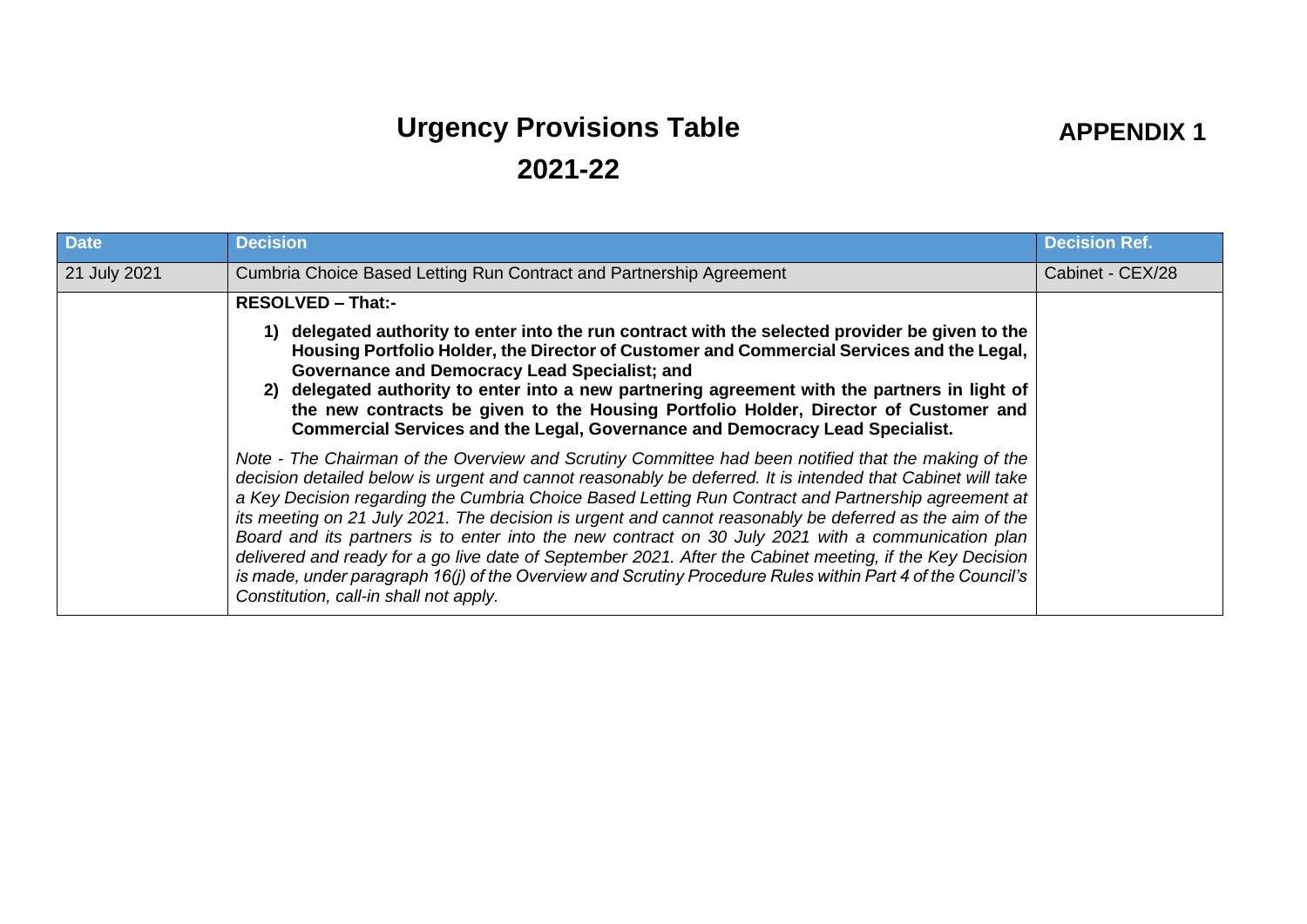| 7 December 2021 | Contract Award for Scaling on Street Charging Infrastructure                                                                                                                                                                                                                                                                                                                                                                                                                                                                                                                                                                                                                                                                                                                                                                                                                                                                                                                                                                                                                         | Cabinet - CEX/84                           |
|-----------------|--------------------------------------------------------------------------------------------------------------------------------------------------------------------------------------------------------------------------------------------------------------------------------------------------------------------------------------------------------------------------------------------------------------------------------------------------------------------------------------------------------------------------------------------------------------------------------------------------------------------------------------------------------------------------------------------------------------------------------------------------------------------------------------------------------------------------------------------------------------------------------------------------------------------------------------------------------------------------------------------------------------------------------------------------------------------------------------|--------------------------------------------|
|                 | <b>RESOLVED - That</b>                                                                                                                                                                                                                                                                                                                                                                                                                                                                                                                                                                                                                                                                                                                                                                                                                                                                                                                                                                                                                                                               |                                            |
|                 | 1) the subsequent contract award for the groundworks contract following competitive retender<br>as noted in Part II Appendix 1 to this report be approved; and<br>2) the Director of Customer and Commercial Services be delegated authority, in conjunction<br>with the Lead Specialist for Legal, Governance and Democracy (Monitoring Officer), to enter<br>into any final contract.                                                                                                                                                                                                                                                                                                                                                                                                                                                                                                                                                                                                                                                                                              |                                            |
|                 | Note – This matter was being included as an urgent item of business under Section 100B (4)(b) of the<br>Local Government Act 1972, as the Leader was of the opinion that it required consideration without delay.<br>A decision was required because the Council would be at risk of losing funding if the preparatory ground<br>works were not complete by the imposed funding deadline and to not cause further delay to the wider<br>SOSCI project. To delay a decision until the next scheduled meeting of the Cabinet would mean that the<br>Council would potentially be unable to take action which would protect its interests due to strict time<br>constraints imposed upon it. Furthermore, the Leader and Promoting South Lakeland Portfolio Holder<br>further indicated that, in accordance with paragraph 16(j) of the Council's Constitution, Part 4, Overview<br>and Scrutiny Procedure Rules, the Chairman of the Council had been consulted and had agreed for the<br>decision to be treated as a matter of urgency and that the call-in process should be waived. |                                            |
| 26 August 2021  | Procurement Exemption Requests and Contract award Kendal College and Ginger Dog OD Ltd                                                                                                                                                                                                                                                                                                                                                                                                                                                                                                                                                                                                                                                                                                                                                                                                                                                                                                                                                                                               | Executive<br>Delegated<br>Decision - DEX/2 |
|                 | <b>Decision</b>                                                                                                                                                                                                                                                                                                                                                                                                                                                                                                                                                                                                                                                                                                                                                                                                                                                                                                                                                                                                                                                                      |                                            |
|                 | The exemptions for Kendal College and Ginger Dog Ltd and contract awards be approved and the<br>terms and signing of the contracts delegated to the Lead Specialist, Legal, Governance and<br>Democracy.                                                                                                                                                                                                                                                                                                                                                                                                                                                                                                                                                                                                                                                                                                                                                                                                                                                                             |                                            |
|                 | Note – In accordance with paragraph 16 of the Access to Information Procedure Rules in Part 4 of the<br>Constitution, the Chairman of the Overview and Scrutiny Committee had agreed that the taking of the<br>decision was urgent and could not reasonably be deferred because of the timescales required to protect<br>the public interest and due to the reasons provided.                                                                                                                                                                                                                                                                                                                                                                                                                                                                                                                                                                                                                                                                                                        |                                            |
|                 | In accordance with paragraph 16(j) of the Constitution, the Chairman of the Council had exercised powers<br>that the call-in procedure should not apply this being an urgent decision and any delay likely to be caused<br>by the call-in process would, for seriously prejudice the Council's and/ or the public's interests.                                                                                                                                                                                                                                                                                                                                                                                                                                                                                                                                                                                                                                                                                                                                                       |                                            |